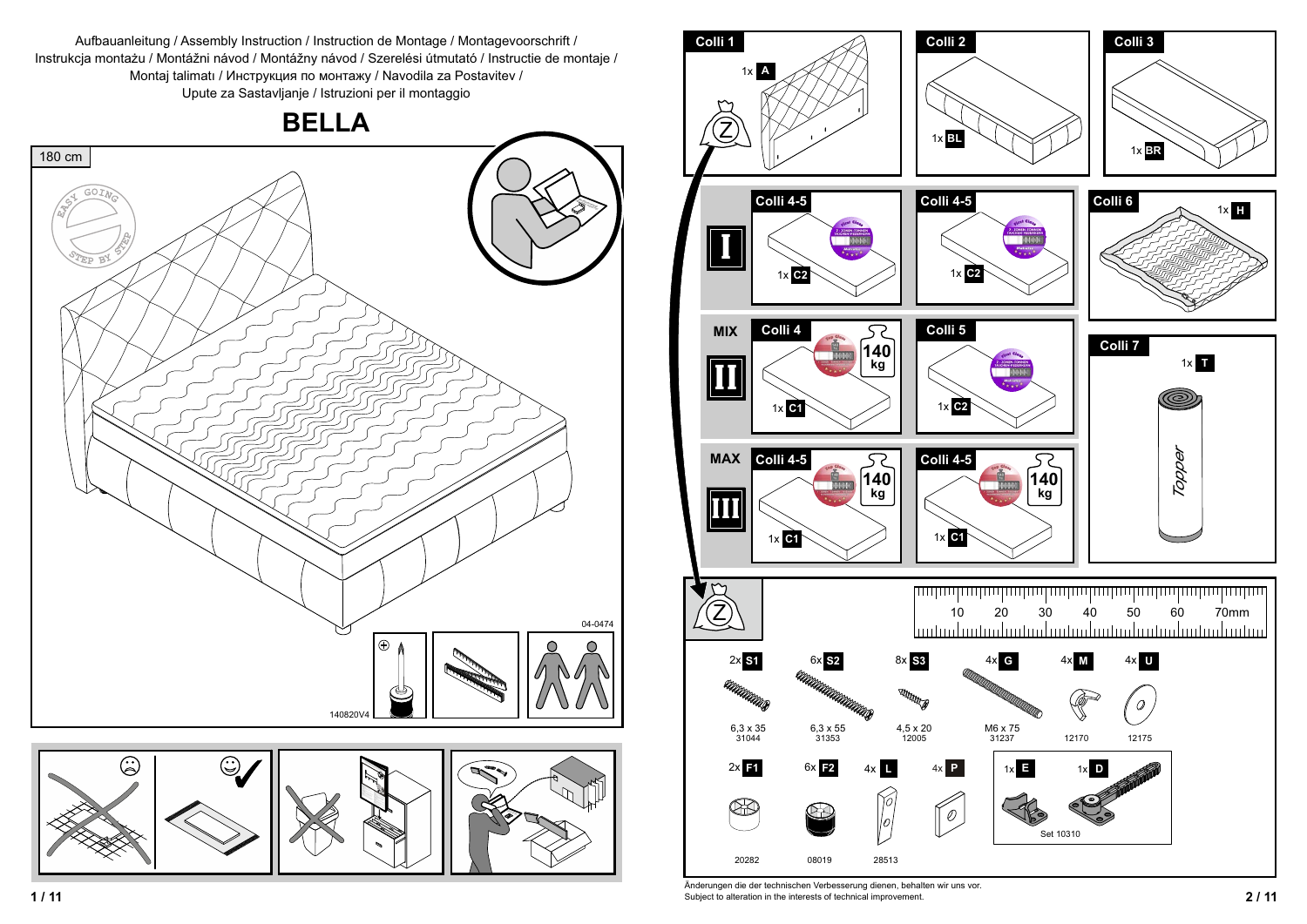

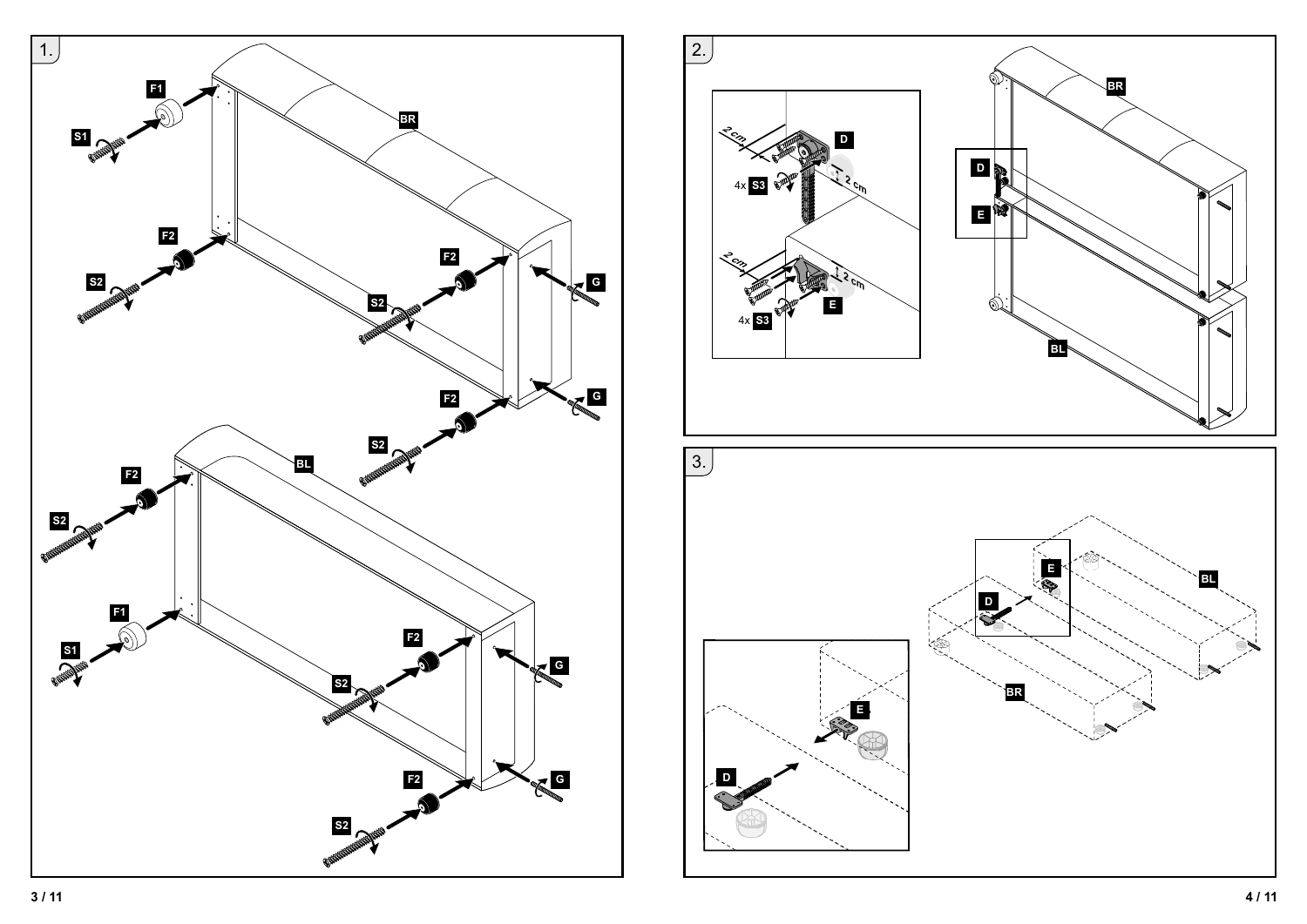

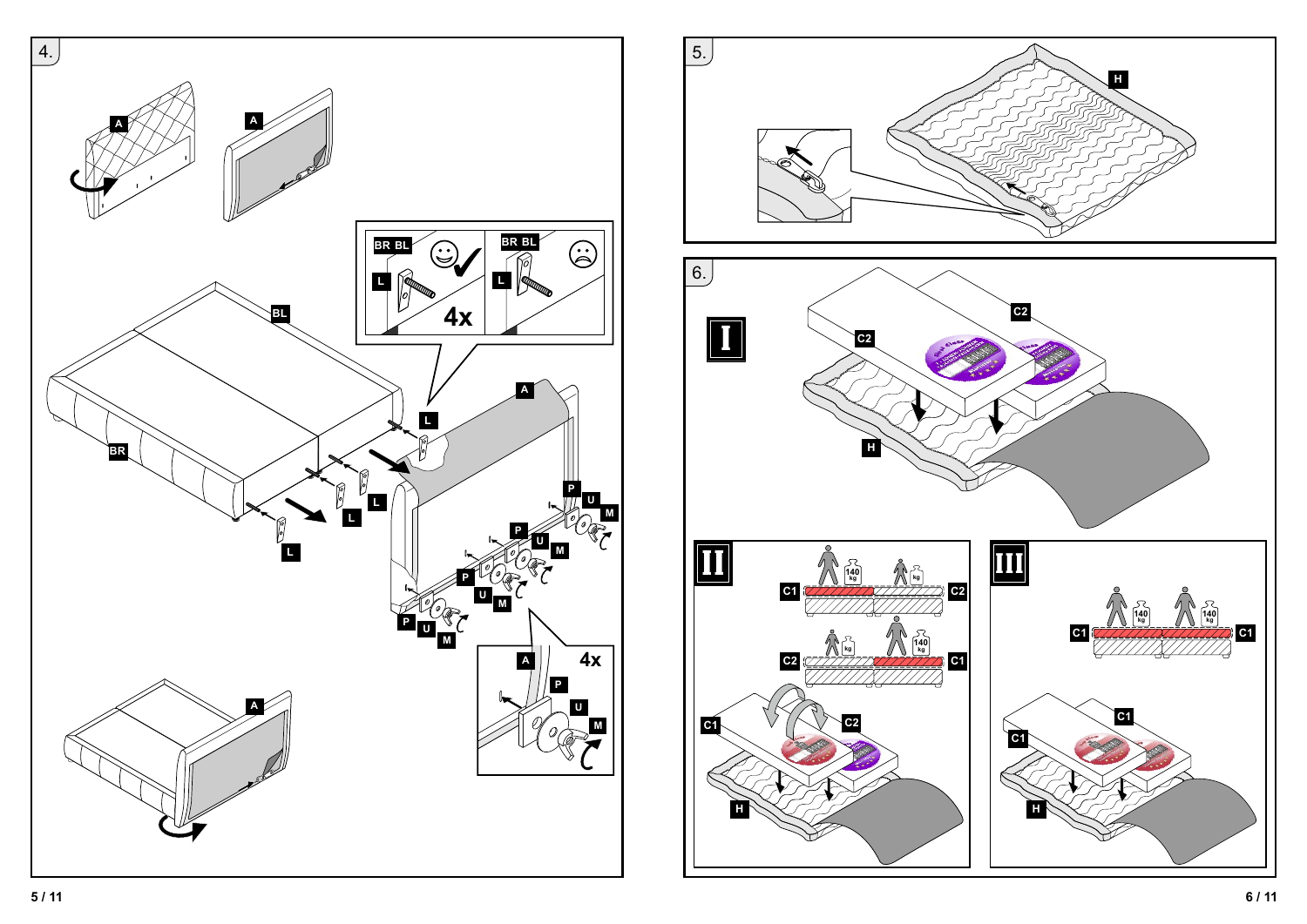



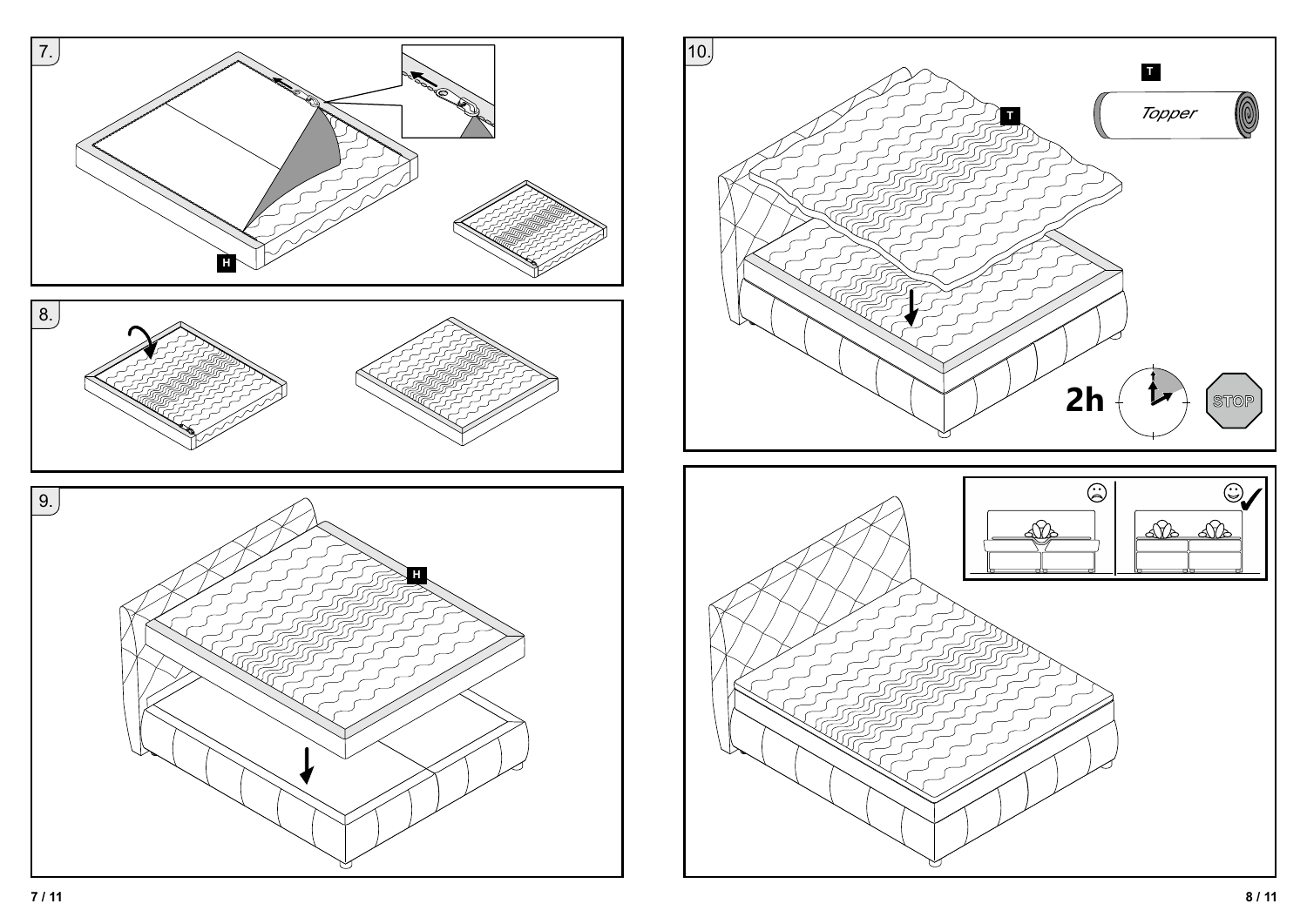# **Sicherheitshinweise:**

Bitte die Montage- und Bedienungsanleitung vor dem Montieren oder Benutzen sorgfältig lesen!

Achtung! Montage- und Bedienungsanleitung nach der Montage dem Besitzer/Benutzer übergeben!

Alle Bauteile sind regelmäßig per Sichtkontrolle auf mechanische Schäden, Verschleiß und ihre Funktion zu kontrollieren.

Alle Schrauben des Möbels müssen in regelmäßigen Intervallen nachgezogen werden, um eine einwandfreie Benutzung zu gewährleisten.

Das Möbel ist kein Spielzeug. Klappen, Auszüge und andere bewegliche Bauteile am Möbel können bei Fehlnutzung zu Verletzungen führen. Achten Sie darauf, dass keine Kinder oder in ihrem Handeln eingeschränkte Personen die Mechanismen ohne Aufsicht betätigen.

Das Möbel ist nur für die Anwendung in geschlossenen, trockenen Innenräumen geeignet.

Die verwendeten Materialien am Möbel sind nicht feuerfest. Achten Sie darauf, dass keine Wärmequellen in die Nähe des Möbels kommen.

# **Avvertenze:**

Prima del montaggio o dell'utilizzo, leggere attentamente le istruzioni per il montaggio e l'uso!

Attenzione! Dopo il montaggio consegnare al proprietario/utente le istruzioni per il montaggio e l'uso!

Effettuare regolarmente un controllo visivo su tutti i componenti per controllare la presenza di danni meccanici, tracce di usura e il funzionamento.

Serrare a intervalli regolari tutte le viti del mobile per garantire il perfetto funzionamento durante l'utilizzo.

Il mobile non è un gioco. Alette, parti estraibili e altre parti mobili del mobile possono causare lesioni se usate erroneamente. Attenzione: i bambini o persone con mobilità ridotta non devono azionare i meccanismi senza la supervisione di un adulto.

Il mobile è predisposto per l'uso in ambienti interni chiusi e asciutti.

I materiali del mobile usati non sono ignifughi. Fare attenzione a non avvicinare fonti di calore in prossimità del mobile.

#### **Warnings:**

Please read the assembly and user instructions carefully before assembly or use!

Attention! Give the assembly and user instructions to the owner/user after assembly!

All parts are to be regularly checked by visual inspection for mechanical damage, wear, and functioning.

All bolts in the furniture must be re-tightened at regular intervals, in order to ensure proper use.

The furniture is not a toy. Flaps, drawers, and other mobile parts of the furniture can lead to injuries in the event of incorrect use. Ensure that no children or people who are impaired in their actions operate the mechanisms without supervision.

The furniture is only suitable for use in closed, dry indoor spaces.

The materials used in the furniture are not fireproof. Make sure that no heat sources come close to the furniture.

### **Avertissements:**

Veuillez lire attentivement les instructions de montage et le mode d'emploi avant le montage ou l'utilisation!

Attention! Après le montage, remettre les instructions de montage et le mode d'emploi au propriétaire/à l'utilisateur!

Procéder régulièrement à un contrôle visuel de tous les composants pour contrôler les dégâts mécaniques, l'usure et leur fonctionnement.

Serrer les vis à des intervalles réguliers pour garantir une utilisation en toute sécurité.

Le meuble n'est pas un jouet. Tiroirs, parties amovibles et les autres composants mobiles du meuble peuvent provoquer des blessures en cas d'une utilisation non conforme. Assurez-vous qu'aucun enfant ou qu'aucune personne ayant des capacités physiques, sensorielles ou mentales réduites n'actionne les mécanismes sans surveillance.

Le meuble est adapté pour être uniquement utilisé à l'intérieur, dans un endroit fermé et sec.

Les matériaux utilisés pour le meuble ne sont pas ignifuges. Assurez-vous qu'aucune source de chaleur ne soit à proximité du meuble.

# **Waarschuwingen:**

Lees voor de montage of het gebruik de montage- en bedieningshandleiding zorgvuldig door!

Opgelet! De montage- en bedieningshandleiding moet na de montage aan de eigenaar/gebruiker worden overhandigd!

Alle onderdelen moeten regelmatig visueel worden gecontroleerd op mechanische beschadigingen, slijtage en hun werking.

Alle meubelschroeven moeten regelmatig worden aangedraaid om een correct gebruik te garanderen.

Het meubel is geen speelgoed. Kleppen, uitschuifelementen en andere bewegende delen van het meubel kunnen bij onjuist gebruik letsel veroorzaken. Let erop dat kinderen en personen met een beperking de mechanismen niet zonder toezicht bedienen.

Het meubel is alleen geschikt voor gebruik in gesloten, droge binnenruimtes.

Vă rugăm să citiți cu atenție instrucțiunile de montare și operare, înainte de montare sau utilizare! Atentie! După montare, predati instructiunile de montare și operare proprietarului/utilizatorului! Toate componentele trebuie supuse periodic unei inspecii vizuale, pentru verificarea deteriorărilor mecanice, a uzurii și a funcionării acestora. Toate șuruburile mobilierului trebuie strânse la intervale regulate, pentru a asigura utilizarea ireproșabilă. Mobilierul nu este o jucărie. Clapetele, sertarele și alte piese mobile ale mobilierului pot provoca vătămări, în cazul în care sunt utilizate incorect. Asigurai-vă că niciun copil sau persoană cu dizabilităi nu acionează mecanismele fără supraveghere. Mobilierul este adecvat numai pentru utilizare în spaii interioare închise, uscate. Materialele utilizate pentru mobilier nu sunt ignifuge. Asigurai-vă că nu există surse de căldură în apropierea mobilierului.

De materialen die voor het meubel gebruikt zijn, zijn niet vuurvast. Zorg ervoor dat er geen warmtebronnen in de buurt van het meubel komen.



**IT**

**GB**



**NL**

# **Uyarı bilgileri:**

Lütfen montaj veya kullanım öncesinde montaj ve kullanım kılavuzunu dikkatlice okuyun! Dikkat! Montaj sonrasında montaj ve kullanım kılavuzunu ürünün sahibine/kullanıcısına teslim edin! Tüm parçalarda düzenl'olarak mekan'k hasar, aşınma ve çalışma kontrolü yapılmalıdır. Mobilyanın sorunsuz şekilde kullanılması için, tüm cıvatalar düzenli aralıklarda sıkılmalıdır. Bu mobilya bir oyuncak değildir. Mobilyadaki kapaklar, çekmeceler ve diğer hareketli parçalar, yanlış kullanım durumunda yaralanmalara neden olabilir. Cocukların veya kısıtlı becerilere sahip kişilerin, mekanizmaları denetimsiz kullanmamalarına dikkat edilmelidir. Bu mobilya, sadece kapalı ve kuru alanlarda ve iç mekanlarda kullanım için tasarlanmıştır. Mobilyada kullanılan malzemeler yangına dayanıklı değildir. Mobilyanın yakınında ısı kaynaklarının bulunmamasına dikkat edilmelidir.

# **Upozornění:**

Před zahájením montáže nebo používáním si prosím pozorně pročtěte návod k montáži a obsluze! Pozor! Návod k montáži a obsluze po provedení montáže předejte vlastníkovi/uživateli! Je nutná pravidelná vizuální kontrola mechanického poškození, opotřebení a funkce všech konstrukčních dílů. Všechny šrouby nábytku musí být v pravidelných intervalech dotahovány, aby bylo zaručeno jeho bezvadné používání. Nábytek není hračka. Klapky, výsuvy a ostatní pohyblivé části mohou při nesprávném zacházení způsobit úraz. Dbejte na to, aby s mechanismem bez dozoru nemanipulovaly děti nebo osoby, které nejsou zcela odpovědné za své jednání. Nábytek je určen pouze pro používání v uzavřených a suchých interiérech.

#### **Wskazówki ostrzegawcze:**

Przed montażem lub użyciem należy dokładnie przeczytać instrukcję montażu i obsługi! Uwaga! Po wykonaniu montażu należy przekazać instrukcję montażu i obsługi właścicielowi/użytkownikowi! Wszystkie elementy muszą być regularnie sprawdzane wizualnie pod kątem uszkodzeń mechanicznych, zużycia i prawidłowego działania. Wszystkie śruby mebli muszą być regularnie dokręcane, aby zapewnić prawidłowe użytkowanie. Mebel nie jest zabawką. Nieprawidłowe użycie klap, szuflad i innych ruchomych części mebla może spowodować obrażenia. Upewnić się, aby dzieci lub osoby o ograniczonej sprawności, nie obsługiwały mechanizmów bez nadzoru. Mebel nadaje się do użytku wyłącznie w zamkniętych, suchych pomieszczeniach. Materiały, z których wykonany jest mebel, nie są ognioodporne. Uważać, aby nie zbliżać do mebla żadnych źródeł ciepła.

- 
- 
- 
- 
- 
- 
- 
- 
- 
- 
- 
- Materiál použitý na výrobu nábytku není ohnivzdorný. Dbejte na to, aby v blízkosti nábytku nebyl umístěn žádný zdroj tepla.
	-
	-
	-
	-
	-
	-
	-
	-
	-
	-
- Чтобы обеспечить беспроблемную эксплуатацию мебели, регулярно подтягивайте все винты.
	-
	-
	-
	-
	-
	-
	-
	-
	-





**PL**

### **Предупредительные указания:**

Перед монтажом или использованием внимательно прочитайте руководство по монтажу <sup>и</sup> эксплуатации! Внимание! После монтажа передайте руководство по монтажу <sup>и</sup> эксплуатации владельцу/пользователю! Регулярно осматривайте все узлы на наличие механических повреждений <sup>и</sup> износа, <sup>а</sup> также проверяйте исправность функционирования.

Данный предмет мебели не является игрушкой. Неправильная эксплуатация крышек, выдвижных ящиков <sup>и</sup> прочих подвижных деталей мебели

может привести <sup>к</sup> травмам. Не допускайте эксплуатации механизмов детьми или людьми <sup>с</sup> ограниченными физическими возможностями без присмотра.

Мебель предназначена для применения <sup>в</sup> закрытых, сухих помещениях.

Используемые <sup>в</sup> мебели материалы не являются огнестойкими. Не располагайте вблизи мебели источники тепла.

## **Avertizări:**